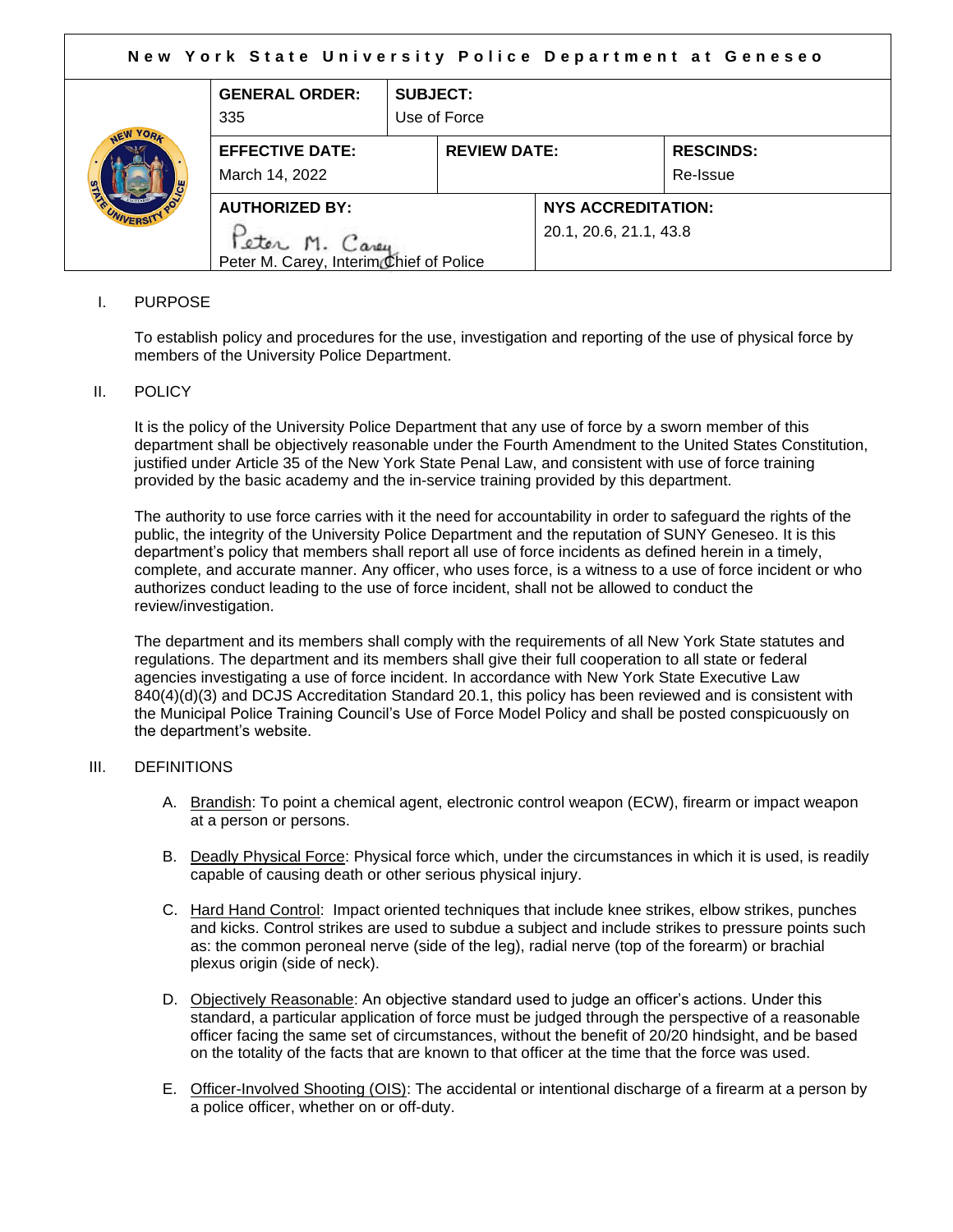- F. Physical Force: Any physical strike, or contact with an instrument, of a person; any intentional attempted physical strike or instrumental contact that does not take effect; or any significant physical contact that restricts the movement of a person. The term includes brandishing a weapon, discharge of a firearm, use of chemical agents, use of impact weapons, use of an ECW, taking a subject to the ground and any physical contact that includes control techniques. The term does not include escorting or handcuffing a person with no resistance.
- G. Physical Injury: Impairment of physical condition or substantial pain.
- H. Soft Hand Control: The use of physical strength and skill in defensive tactics to control arrestees that are reluctant to be taken into custody and offer some degree of physical resistance. Such techniques are not impact oriented and include pain compliance pressure points, takedowns, joint locks and simply grabbing a subject. Touching or escort holds may be appropriate for use against levels of passive physical resistance.
- I. Serious Physical Injury: Physical injury which creates a substantial risk of death, or which causes death or serious and protracted disfigurement, protracted impairment of health or protracted loss or impairment of the function of any bodily organ.
- J. Supervisor: A supervisor includes a Lieutenant and above who is assigned responsibility for supervising officers.
- K. Weapon: Any instrument, article or substance, including a vehicle, which, under the circumstances in which it is used, attempted to be used or threatened to be used, is readily capable of causing death or other serious bodily injury. The term includes, but is not limited to chemical agents, edged weapons, ECWs, firearms and impact weapons.
- IV. USE OF FORCE
	- A. Under the Fourth Amendment to the United States Constitution, a police officer may only use such force as is "objectively reasonable" under the circumstances.
	- B. Pursuant to [PL § 35.30\(1\),](http://public.leginfo.state.ny.us/lawssrch.cgi?NVLWO:) members may use physical force:
		- 1. to effect an arrest;
		- 2. to prevent an escape from custody;
		- 3. in self-defense; and
		- 4. to defend a third person from the use or imminent use of physical force.
	- C. Force Levels
		- 1. Level 1 Level 1 use of force includes:
			- a. the brandishing of any chemical agent, impact weapon, (ECW), edged weapon or firearm;
			- b. the use of soft-hand or escort techniques;
			- c. the on-duty discharge of a firearm to dispatch an injured animal.
		- 2. Level 2 Level 2 use of force includes:
			- a. the use of hard-hand techniques;
			- b. the use of takedown techniques;
			- c. the use or attempted use of any chemical agent or electronic control weapon;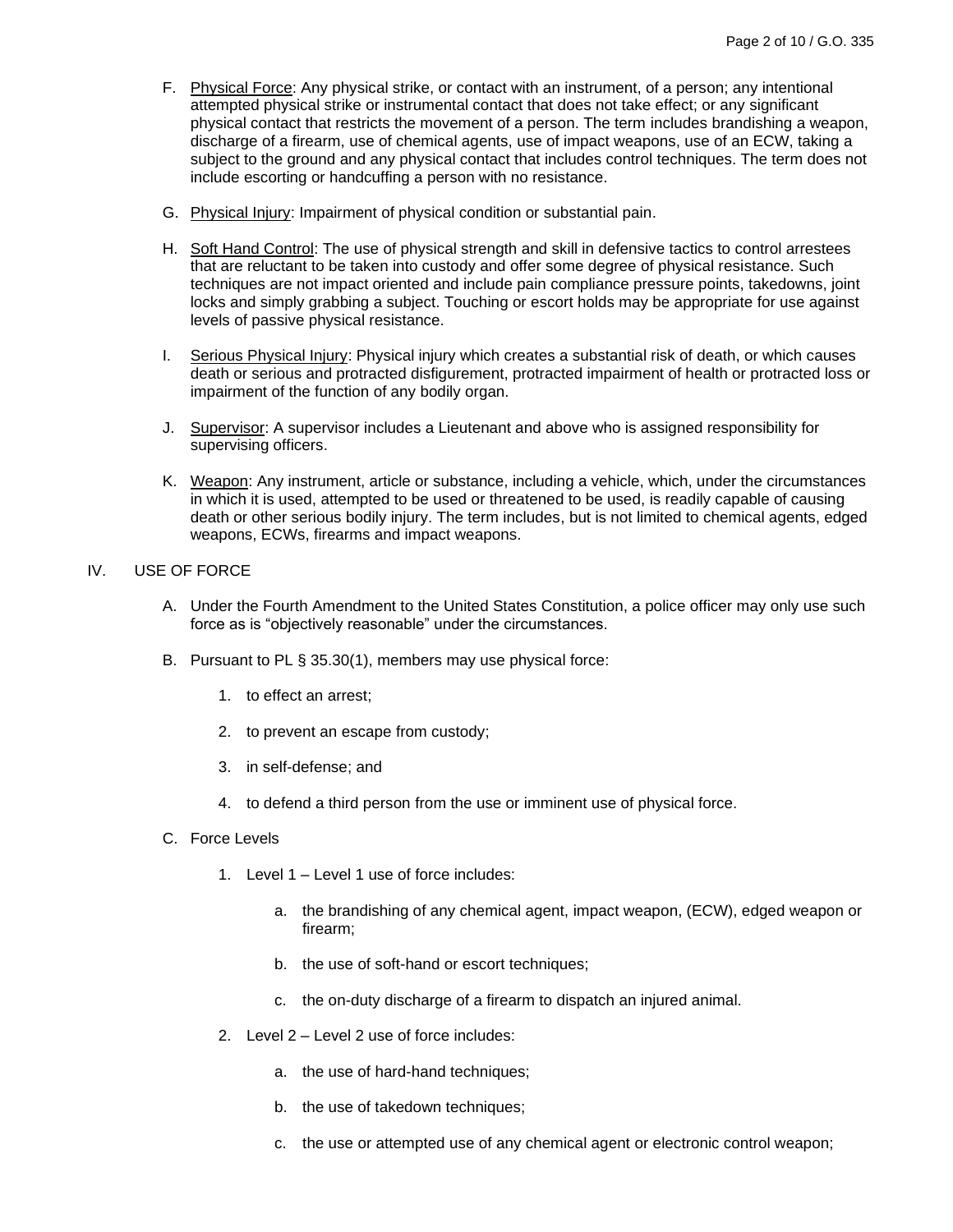- d. the deployment of a canine;
- e. the on-duty discharge of a firearm at an animal, other than to dispatch an injured animal;
- f. any use of force which results in a physical injury to a suspect or third person.
- 3. Level 3 Level 3 use of force includes:
	- a. any officer-involved shooting;
	- b. any use of force that is likely to result in serious physical injury or death;
	- c. any use of force that causes serious physical injury or death.

#### V. USE OF DEADLY PHYSICAL FORCE

- A. Deadly physical force may be used by an officer to protect themselves or another person from what the officer reasonably believes is an imminent threat of serious physical injury or death.
- B. Deadly physical force may be used to stop a fleeing suspect where:
	- 1. The officer has probable cause to believe the suspect has committed a felony involving the infliction or threat of serious physical injury or death; and
	- 2. The officer reasonably believes that the suspect poses an imminent threat of serious physical injury to the officer or to others.
- C. Where feasible, some warning should be given prior to the use of deadly physical force.

### VI. PROHIBITED USE OF FORCE

- A. Members are prohibited from using physical force:
	- 1. to extract an item from the anus or vagina of a subject without a warrant, except where exigent circumstances are present;
	- 2. to coerce a confession from a subject in custody;
	- 3. to obtain blood, saliva, urine or other bodily fluid or cells from an individual for the purposes of scientific testing in lieu of a court order where required;
	- 4. against persons who are handcuffed or restrained unless it is used to prevent injury, escape or otherwise overcome active or passive resistance posed by the subject.
- B. Members are prohibited from:
	- 1. carrying or using any non-issued or unapproved equipment to apply physical force, except in emergency situations when a police officer must use any resources at their disposal;
	- 2. firing warning shots;
	- 3. shooting from a moving vehicle;
	- 4. shooting at a moving vehicle;
	- 5. using deadly force against a person who does not pose a risk of serious physical injury or death to anyone but themselves;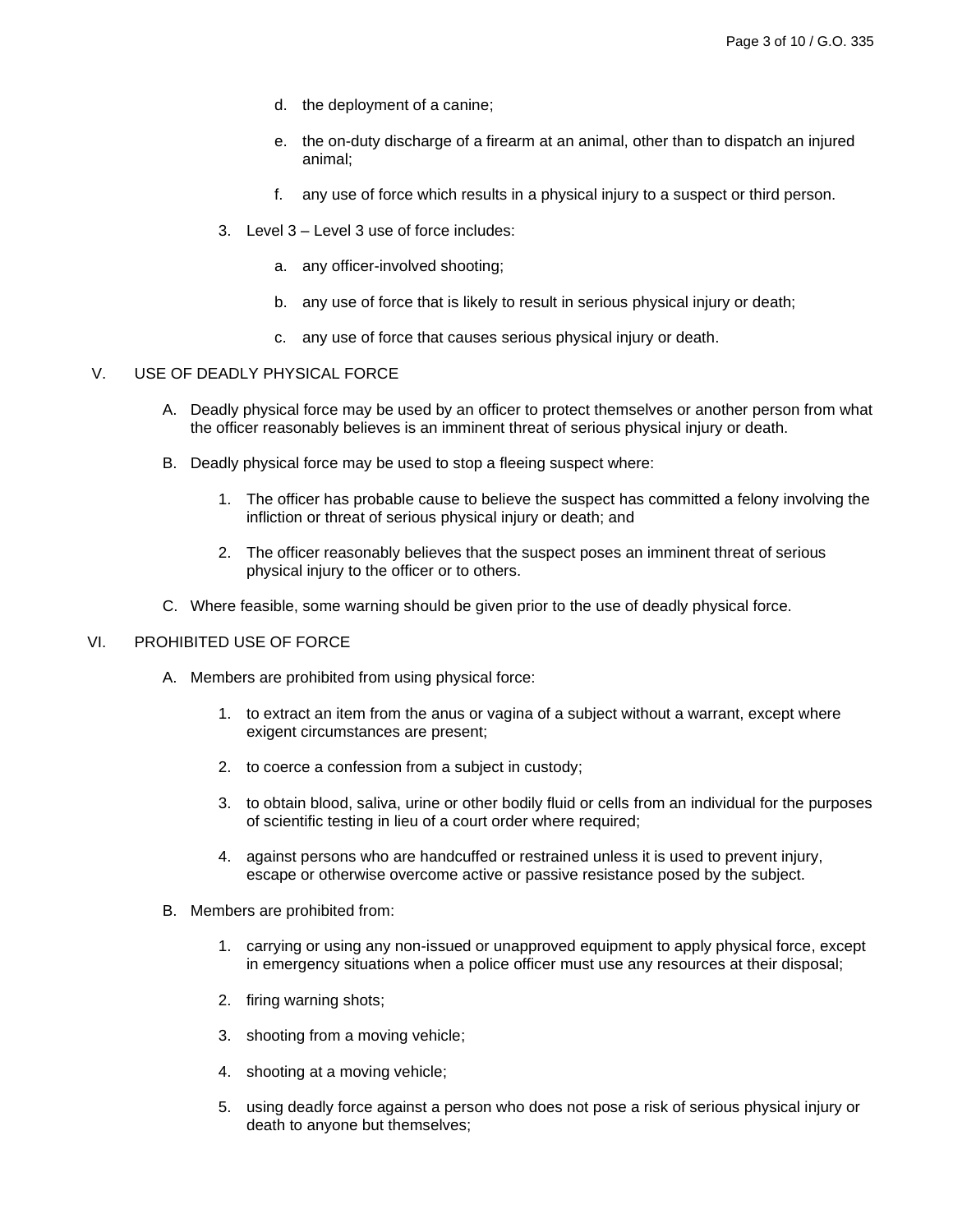6. applying a chokehold (i.e. applying pressure to the throat, windpipe, neck or blocking the mouth or nose of a person in a manner that may hinder breathing, reduce intake of air or obstruct blood circulation). Under PL § 121.13-a, a person is guilty of aggravated strangulation when, being a police officer as defined in CPL § 1.20(34) or a peace officer as defined in CPL § 2.10, he or she commits the crime of criminal obstruction of breathing or blood circulation, as defined in PL § 121.11, or uses a chokehold or similar restraint, as described in New York State Executive Law § 837-t(1)(b), and thereby causes serious physical injury or death to another person.

## VII. DUTIES

- A. Duty to Intervene
	- 1. Any officer present and observing another officer using force that he/she reasonably believes to be clearly beyond that which is objectively reasonable under the circumstances shall intercede to prevent the use of unreasonable force, if and when the officer has a realistic opportunity to prevent harm.
	- 2. Any officer who observes another officer use force that exceeds the degree of force as described in subdivision 1 of this section should promptly report these observations to a supervisor.
- B. Duty to Provide Medical Attention
	- 1. Pursuant to New York State Civil Rights Law Article 3 § 28, when a person is under arrest or otherwise in the custody of a member of this department, such member shall have a duty to provide attention to the medical and mental health needs of such person and obtain assistance and treatment of such needs for such person, which are reasonable and provided in good faith under the circumstances.
	- 2. After any use of force, medical assistance shall be obtained for any person who exhibits signs of physical distress, mental health distress, has sustained visible injury, expresses a complaint of injury or continuing pain, or was rendered unconscious. Any individual exhibiting signs of physical distress after an encounter should be continuously monitored until he/she can be medically assessed.

## VIII. REPORTING USE OF FORCE INCIDENTS

- A. Notifications
	- 1. On-Duty Use of Force Incidents

Any member involved in a use of force incident shall notify the on-duty supervisor. If there is no on-duty supervisor, the member shall notify the Assistant Chief.

2. Off-Duty Use of Force Incidents

Any member involved in off-duty use of force incidents pursuant to their status as a police officer shall immediately notify the law enforcement agency with primary jurisdiction where the incident occurred. The member shall then contact the University Police Department and notify the on-duty supervisor as soon as possible. If there is no on-duty supervisor, the member shall notify the Assistant Chief.

3. Report of Discharge of a Weapon

Pursuant to New York State Executive Law § 837-v(1), any member who discharges his or her weapon while on duty or off duty under circumstances wherein a person could be struck by a bullet from the weapon, including situations wherein such officer discharges his or her weapon in the direction of a person, shall verbally report the incident to his or her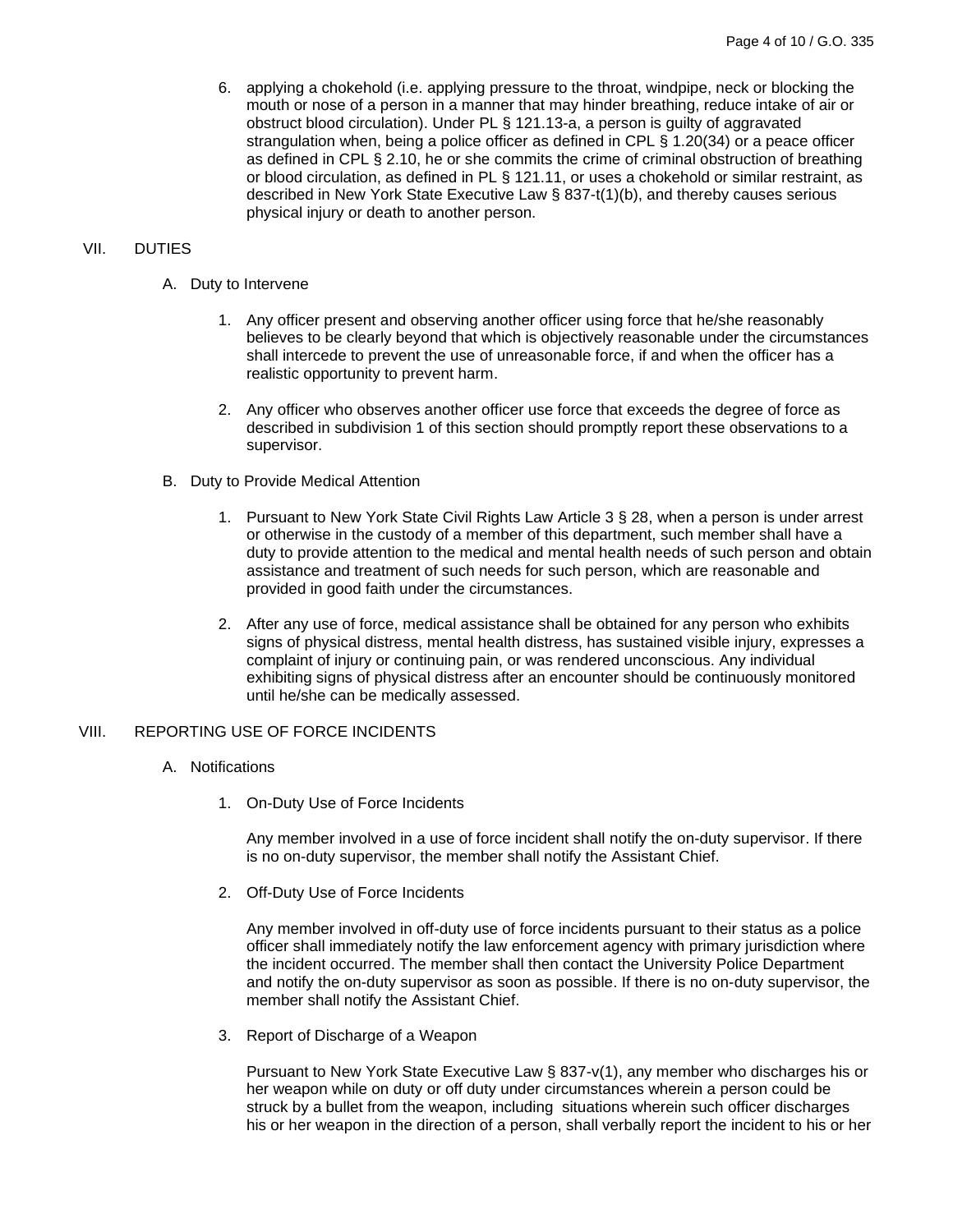superiors within six hours of the occurrence of the incident and shall prepare and file a written report of the incident within forty-eight (48) hours of the occurrence of the incident.

- B. Reporting Use of Force Incidents
	- 1. Any officer, who uses force, is a witness to a use of force incident or who authorizes conduct leading to the use of force incident, shall complete a Use of Force Report form (Attachment – Use of Force Report).
	- 2. The completed Use of Force Report form shall be submitted to the shift supervisor prior to the officer completing his/her tour of duty or in accordance with General Order 341 for a critical incident. When completing the report, officers are also required to provide a written narrative statement of the event. The following additional procedures shall apply:
		- a. Each officer who uses force shall submit a separate written Use of Force Report. The officer must articulate, in specific detail, the facts and circumstances surrounding the force used.
		- b. Any officer who witnesses a reportable use of force shall advise a shift supervisor, or appropriate commanding officer, and shall submit required reports.
		- c. If an officer uses force on more than one subject during the same event, the officer shall complete one Use of Force Report form.
		- d. If an officer is unable to complete the report due to injury, the officer's immediate supervisor will complete it to the extent possible.
		- e. A reportable use of force shall be reviewed and investigated by a supervisor of a higher rank than the officer using force (the reporting officer).
- C. Reporting duties of law enforcement departments with respect to arrest-related deaths.
	- 1. Pursuant to New York State Executive Law § 837-v(1), the Chief of Police shall promptly report any arrest-related death to DCJS. Such report shall include the following information:
		- a. the number of arrest-related deaths;
		- b. the race, ethnicity, age and sex of the individual;
		- c. the zip code or location where the death occurred; and
		- d. a brief description of the circumstances surrounding the arrest-related death.
- D. New York State Office of the Attorney General Office of Special Investigation
	- 1. New York State Executive Law § 70-b established the Office of Special Investigation (OSI) within the Office of the New York State Attorney General (OAG).
	- 2. The legislation requires OSI to, "…investigate and, if warranted, prosecute any alleged criminal offense or offenses committed by a person, whether or not formally on duty, who is a police officer…or a peace officer…concerning any incident in which the death of a person, whether in custody or not, is caused by an act or omission of such police officer or peace officer or in which the attorney general determines there is a question as to whether the death was in fact caused by an act or omission of such police officer or peace officer."
	- 3. All members of this department will comply with the Office of Special Investigations Law Enforcement Guidelines.
- E. New York State Office of the Attorney Law Enforcement Misconduct Investigative Office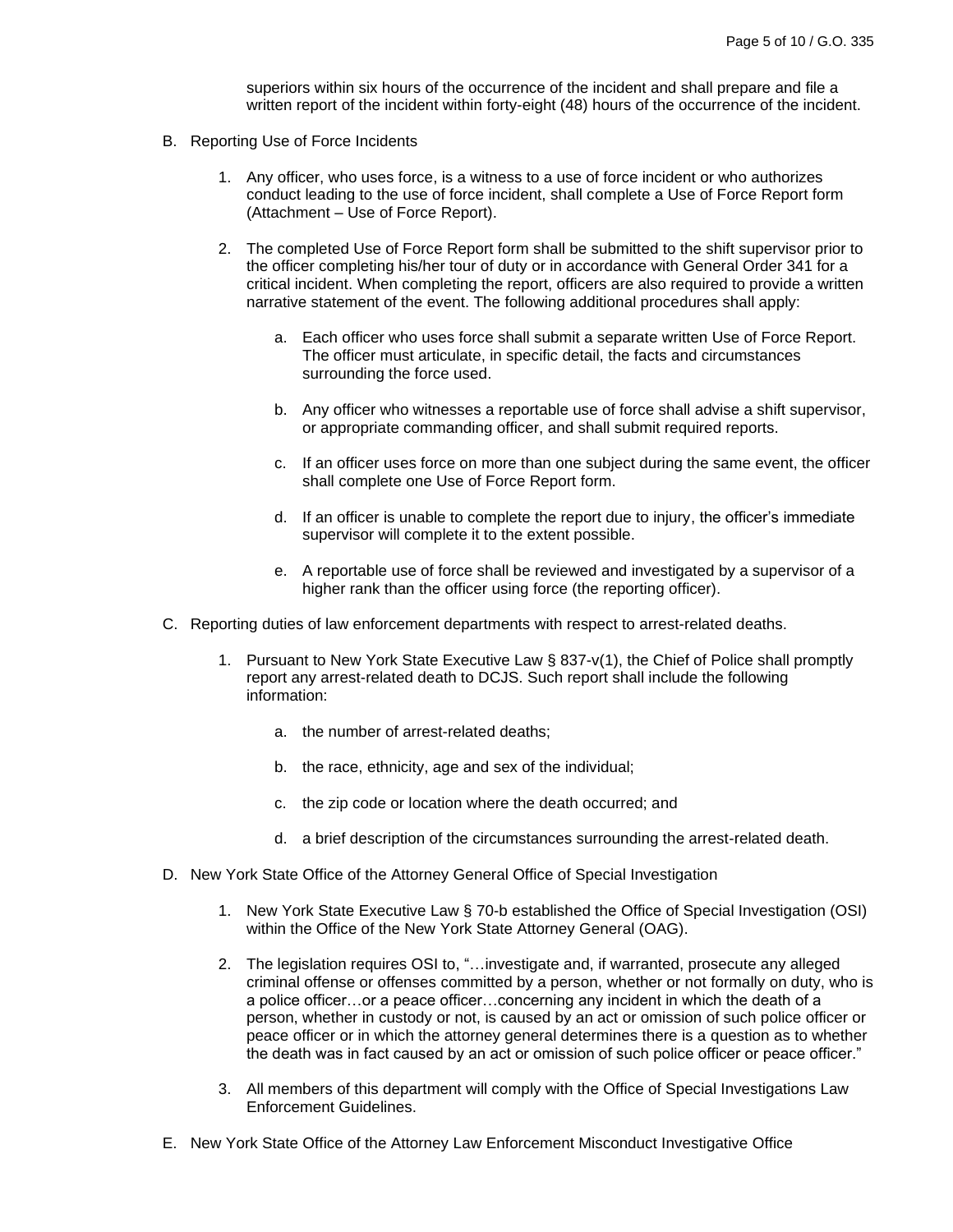- 1. New York State Executive Law § 75 established the Law Enforcement Misconduct Investigative Office within the Office of the New York State Attorney General. The head of the office shall be a deputy attorney general who shall be appointed by the attorney general.
- 2. The deputy attorney general shall receive and investigate complaints from any source, or upon his or her own initiative, concerning allegations of:
	- a. corruption;
	- b. fraud;
	- c. use of excessive force;
	- d. criminal activity;
	- e. conflicts of interest; or
	- f. abuse of any covered agency.
- 3. Every officer or employee in a covered agency shall report promptly to the law enforcement misconduct investigative office any information concerning corruption, fraud, use of excessive force, criminal activity, conflicts of interest or abuse by another officer or employee relating to his or her office or employment, or by a person having business dealings with a covered agency relating to those dealings.
- F. Use of Force Reporting to the Division of Criminal Justice Services (DCJS)
	- 1. Pursuant to New York State Executive Law § 837-t(1), the Chief of Police shall report to DCJS, in a form and manner as defined in regulations by DCJS, any instance or occurrence in which a police officer, as defined in CPL § 1.20(34), or a peace officer, as defined in CPL § 2.10, employs the use of force as follows:
		- a. brandishes, uses or discharges a firearm at or in the direction of another person;
		- b. uses a chokehold or similar restraint that applies pressure to the throat or windpipe of a person in a manner that may hinder breathing or reduce intake of air;
		- c. displays, uses or deploys a chemical agent including, but not limited to, oleoresin capsicum, pepper spray or tear gas;
		- d. brandishes, uses or deploys an impact weapon including, but not limited to, a baton or billy;
		- e. brandishes, uses or deploys an ECW including, but not limited to, an electronic stun gun, flash bomb or long-range acoustic device; or
		- f. engages in conduct which results in the death or serious physical injury of another person.

# IX. INVESTIGATING USE OF FORCE INCIDENTS

- A. Supervisory Responsibilities
	- 1. General
		- a. The supervisor, after being notified of a Level 2 or 3 use of force, shall immediately respond to the scene and conduct a preliminary investigation into the use of force.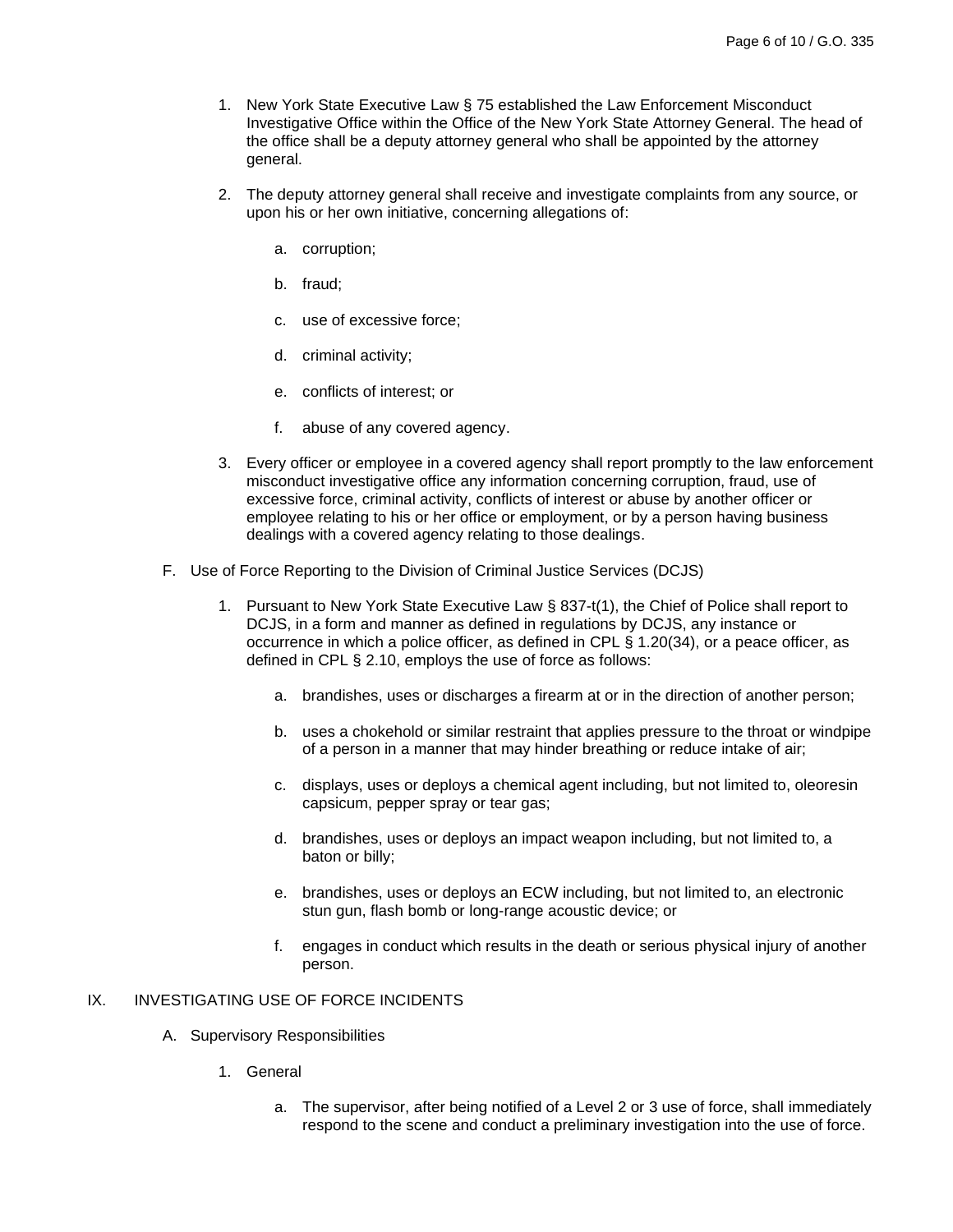- b. The supervisor, after being notified of an officer-involved shooting, shall follow the procedures set forth in G.O. 341 (Investigations of Police Involved Shootings, Serious Injury or Death Incidents).
- c. While at the scene of a Level 2 or 3 use of force, the supervisor shall visibly inspect the subject(s) for injury, interview the subject for complaints of pain and ensure that the subject receives needed medical attention.
- d. While at the scene of a Level 2 or 3 use of force, the supervisor will photograph or videotape all claimed or visible injuries and all areas where the officer reports striking the subject. Photographs of the subject shall be taken even when there are no signs of injury.
- e. The supervisor shall, within a reasonable amount of time after being notified of a reportable use of force, obtain a case number from Dispatch.
- 2. Level 1 Use of Force
	- a. When notified of a Level 1 use of force, the shift supervisor shall do the following:
		- i. document and review the officers Use of Force Report form;
		- ii. obtain, review and sign the completed Use of Force Report form from each officer prior to the end of the tour of duty;
		- iii. evaluate the basis for the use of force and determine whether the officer's actions were within Department policies;
		- iv. forward a copy of the signed completed Use of Force Report form to the Chief of Police prior to the end of the tour of duty.
	- b. The Assistant Chief shall review the Use of Force Report and the supervisor's findings and:
		- i. if necessary, return the report to the shift supervisor to correct any identified deficiencies; or
		- ii. approve the report and forward to the Chief of Police for filing within fifteen (15) calendar days.
	- c. The Chief of Police may, in his or her discretion, return the Level 1 use of force investigation to the supervisor for further review and investigation.
- 3. Level 2 Use of Force
	- a. When notified of a Level 2 use of force the supervisor will respond to the scene on a priority basis and shall do the following:
		- i. document, as necessary, the scene of the incident;
		- ii. interview any physician or qualified health care provider concerning the injuries sustained and their consistency with uses of force reported;
		- iii. collect, or cause to be collected, all evidence of use of force;
		- iv. identify and interview witnesses other than officers as appropriate;
		- v. obtain, review and sign the completed Use of Force Report form from each officer prior to the end of the tour of duty;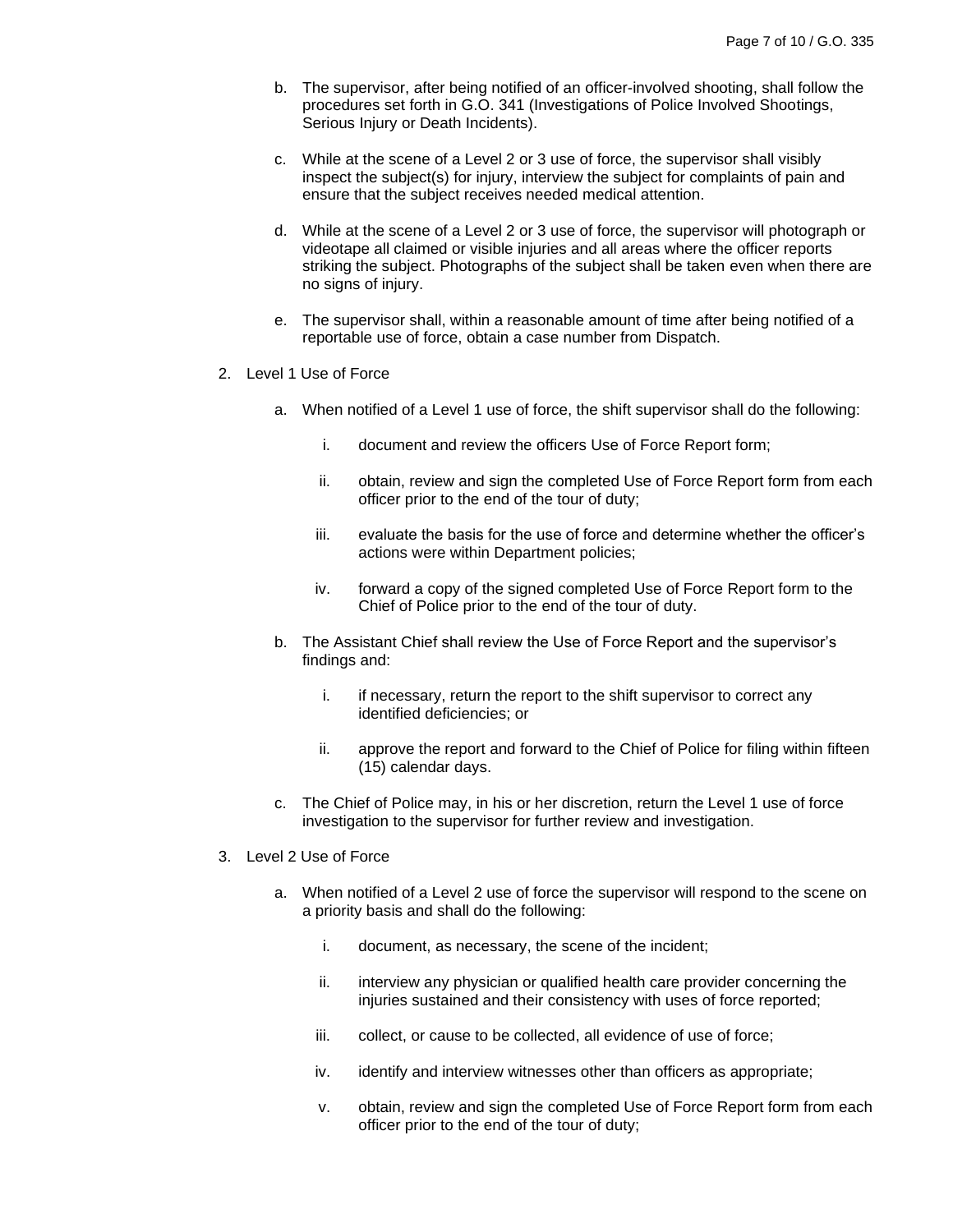- vi. forward a copy of the signed completed Use of Force Report Form to the Chief of Police prior to the end of the tour of duty;
- vii. summarize his or her investigation and findings.
- b. The Chief of Police shall review a supervisor's Level 2 reports/reviews within thirty (30) calendar days.
- c. The Chief of Police shall review all Level 2 Use of Force Investigations and findings made by the supervisor.
- 4. Level 3 Use of Force
	- a. In cases involving a Level 3 use of force, or a serious use of force as defined by this policy, the supervisor shall:
		- i. immediately respond to and secure the scene;
		- ii. ensure that officers and citizens receive appropriate medical attention;
		- iii. notify the dispatch that an officer has been involved in a confirmed Level 3 use of force;
		- iv. document, as necessary, the scene of the incident;
		- v. secure, or cause to be secured, all evidence of use of force for appropriate processing by the investigative units;
		- vi. identify witnesses, both officer and civilian, and ensure that they are segregated for interview by investigating units;
		- vii. as soon as possible, secure the weapon(s) used by the involved officer(s).
	- b. Dispatch will immediately notify the Chief of Police. The Chief of Police will initiate an Internal Affairs investigation to determine whether the officer(s) followed Department policy.
	- c. The supervisor, after being notified of a Level 3 officer involved shooting, shall follow the procedures set forth in G.O. 341 (Investigations of Police Involved Shootings, Serious Injury or Death Incidents).
- B. Assistant Chief of Police
	- 1. Ensure that the supervisor's respond to the scenes of reportable use of force as required.
	- 2. Review Use of Force investigations submitted by the immediate supervisor and:
		- a. verify that all applicable Use of Force Report forms and accompanying paperwork were submitted within the specified timelines;
		- b. ensure that the Use of Force Report forms and accompanying paperwork were reviewed and signed by the immediate supervisor; and
		- c. verify that the use of force is reported accurately and completely, and that all information concerning the incident/arrest is consistent in all reports. Where there are discrepancies between the reports, or the Assistant Chief determines that further investigation is required, he/she shall return the investigation to the appropriate supervisor for corrections, clarification and additional investigative steps as needed.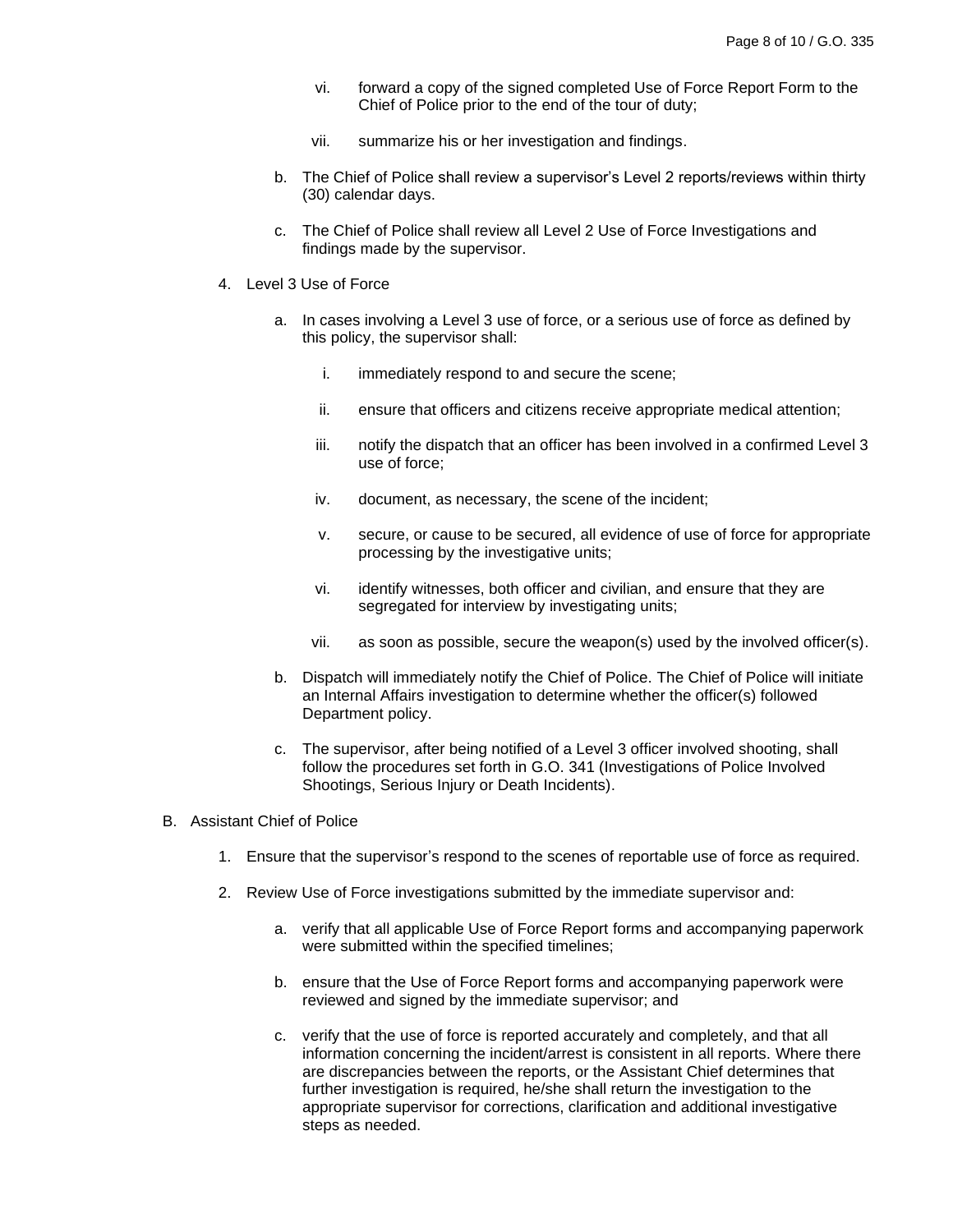- 3. Once the investigation is approved, determine the disposition for each allegation of use of force:
	- a. Justified, Within Department Policy

A use of force is determined to be justified, and during the course of the incident the subject officers did not violate a University Police Department policy.

b. Justified, Policy Violation

A use of force is determined to be justified, but during the course of the incident the subject officers violated a University Police Department policy.

c. Justified, Training Opportunity

A use of force is determined to be justified, no University Police Department policy violations occurred, but the investigation revealed tactical error(s) that could be addressed through non-disciplinary, tactical improvement training.

d. Not Justified, Not within Department Policy

A use of force is determined to be not justified, and during the course of the incident the subject officer violated University Police Department policy.

- 4. The Assistant Chief shall submit findings and conclusions to the Chief of Police within fifteen (15) working days after receipt of the investigative case file from the investigating supervisor.
- 5. The Assistant Chief shall hold supervisors accountable for the quality of their performance reviews and investigations.
- 6. Appropriate non-disciplinary corrective action and/or disciplinary action will be taken when a supervisor fails to conduct a timely and thorough investigation, neglects to recommend appropriate corrective action or neglects to implement appropriate corrective action.
- X. DETERMINING THE OBJECTIVE REASONABLENESS OF FORCE
	- A. Whether a member of this department used excessive force in the course of making an arrest, investigatory stop or other seizure of a person is analyzed under the objective reasonableness standard.
	- B. The reasonableness of a particular use of force must be judged from the perspective of a reasonable officer on the scene, rather than with the 20/20 vision of hindsight.
	- C. The calculus of reasonableness must embody allowance for the fact that police officers are often forced to make split-second judgments—in circumstances that are tense, uncertain and rapidly evolving—about the amount of force that is necessary in a particular situation.
	- D. The question is whether the officers' actions are 'objectively reasonable' in light of the facts and circumstances confronting them, without regard to their underlying intent or motivation.
	- E. Factors that may be used in determining the reasonableness of force include, but are not limited to:
		- 1. the severity of the crime or circumstance;
		- 2. the level and immediacy of the threat or resistance posed by the suspect;
		- 3. the potential for injury to citizens, officers and suspects;
		- 4. the risk or attempt of the suspect to escape;